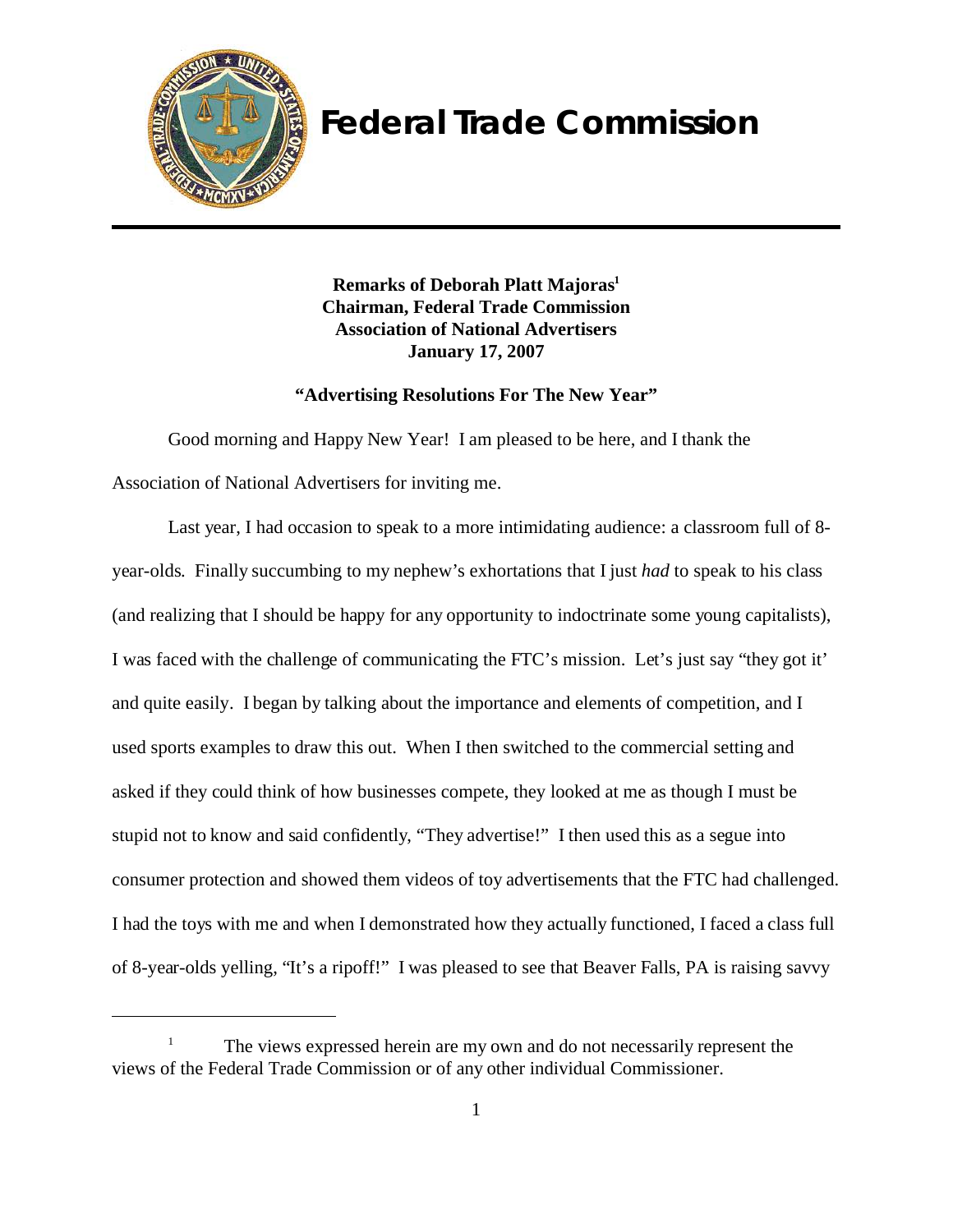consumers. As usual, kids remind us of the basics: advertising is a critical part of our consumercentric, competition-based economic system, so much so that false or misleading advertising, which distorts the system's foundations, cannot be tolerated.

As we begin the new year, many of us will endeavor to return to basics as we make resolutions: eat right and exercise, spend more time with family, be a better friend. Today, I have a few to propose to you. Make this a year to: trim the fat in marketing to kids; take the empty calories – that is, unsupported claims – out of advertising; do not succumb to the temptation of spying on consumers; and enhance the exercise regime of self regulation.

#### **Childhood Obesity and Food Marketing to Kids**

My first recommended resolution is to trim the fat in marketing to kids. Many of you in this room attended the 2005 workshop on Marketing, Self-Regulation, and Childhood Obesity, sponsored jointly by the FTC and the Department of Health & Human Services. What experts confirmed there was alarming. Obesity rates have doubled among young children and tripled among adolescents since 1980.<sup>2</sup> The Institute of Medicine report on Food Marketing to Children and Youth, released last year, describes obesity as "the most common serious contemporary public health concern faced by young people in the United States."3

<sup>&</sup>lt;sup>2</sup> National Center for Health Statistics, "Prevalence of Overweight Among Children and Adolescents: United States, 1999-2002," *available at*  http://www.cdc.gov/nchs/products/pubs/pubd/hestats/overwght99.htm. Moreover, many of these children – even as young as 5-10 years of age – are already showing one or more cardiovascular risk factors, including elevations in cholesterol, insulin, glucose, or blood pressure. Perspectives on Marketing, Self-Regulation, & Childhood Obesity: A Report on a Joint Workshop of the Federal Trade Commission and the Department of Health and Human Services (April 2006) p. 1, *available at* http://www.ftc.gov/opa/2006/05/childhoodobesity.htm.

Institute of Medicine, "Food Marketing to Children and Youth: Threat or Opportunity?" (2006) pp. 2-2 – 2-3. The IOM further notes that if the epidemic continues at its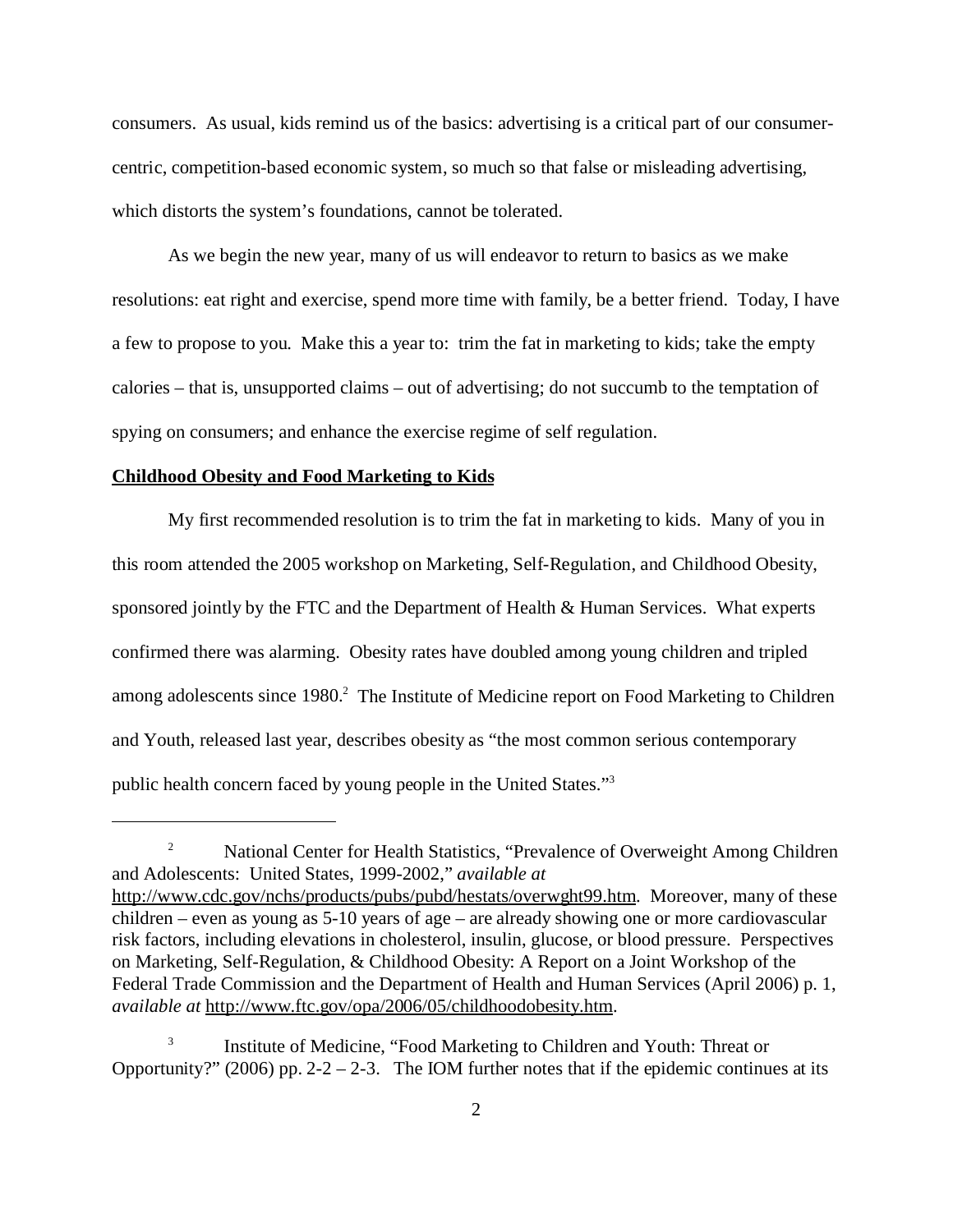Many in the U.S. (and around the world) are engaged in a vigorous debate about who is to blame for rising childhood obesity rates. The only point on which there may be wide agreement is that obesity is a complex problem with many contributing factors. I do not believe that we will ever fully resolve the debate about how we have arrived at this public health crisis and who is most to blame. But I am not interested in blame. I am interested in action. All segments of society – parents, schools, government, health care professionals, food companies, and the media – need to work to help improve our children's health.

 Thus, the FTC/HHS workshop report did not attempt to assign blame to food marketers (or anyone else) for the rising obesity rates, and it did not call for advertising bans. Instead, the recommendations that came out of the FTC/HHS workshop emphasized the need to increase industry self-regulatory efforts, as well as new and creative initiatives from both the food marketing and entertainment industries. We are pleased that many positive steps along these lines have been taken. But any widespread and difficult problem requires continued effort and vigilance.

I am encouraged by the establishment of the Children's Food and Beverage Advertising Initiative, announced in November by the Council of Better Business Bureaus and the National Advertising Review Council, which endeavors to shift the mix of advertising to children under 12 to encourage healthier eating choices and lifestyles.<sup>4</sup> And I congratulate the charter

current rate, the serious health conditions associated with type 2 diabetes may become commonplace in middle age. *Id*. at p. 2-3.

<sup>&</sup>quot;New Food, Beverage Initiative to Focus Kids' Ads on Healthy Choices; Revised Guidelines Strengthen CARU's Guidance to Food Advertisers" (Nov. 14, 2006), *available at*  http://www.bbb.org/alerts/article.asp?ID=728.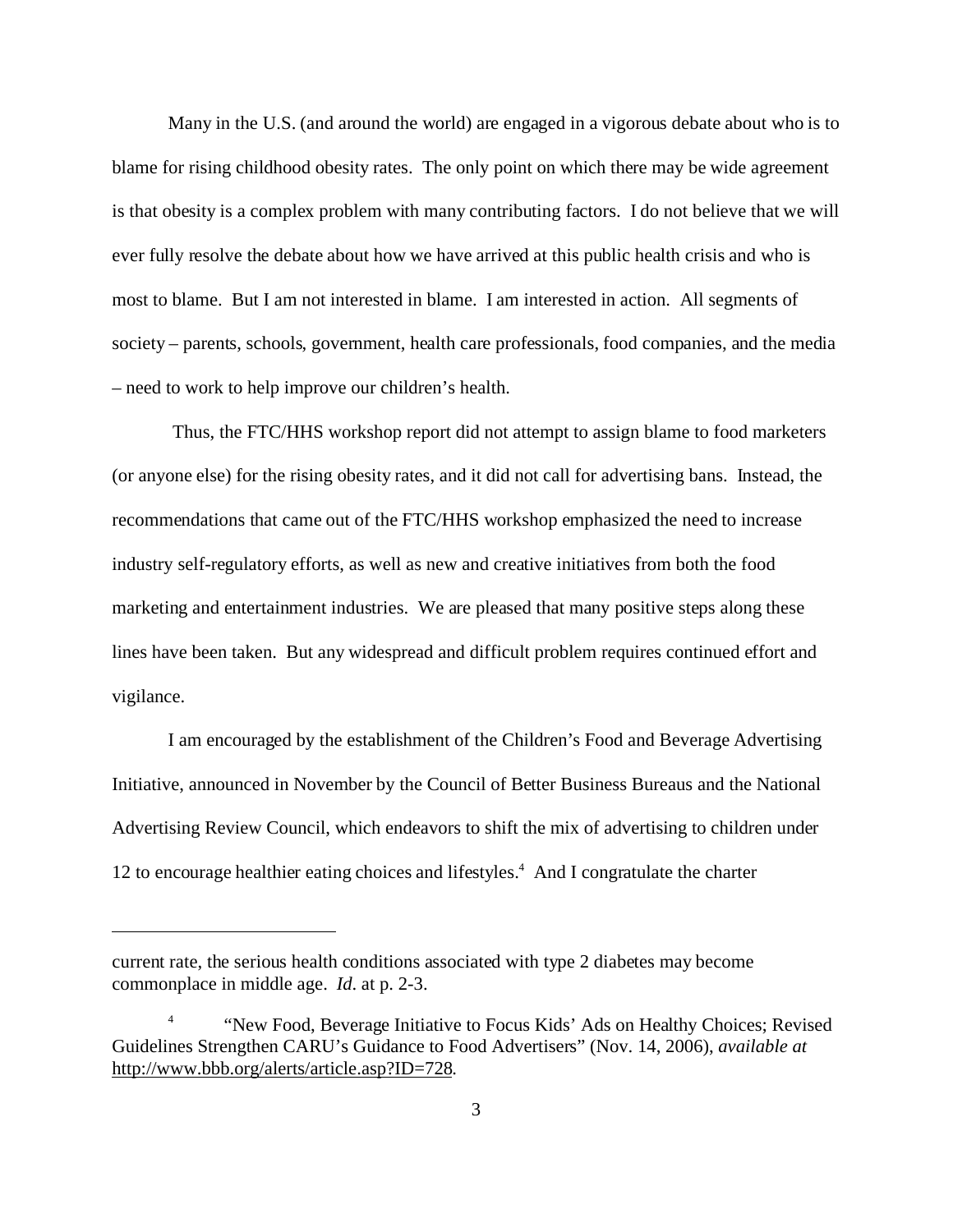participants – Cadbury Schweppes USA, Campbell Soup Company, The Coca-Cola Company, General Mills, The Hershey Company, Kellogg Company, Kraft Foods, McDonald's, PepsiCo, and Unilever – for their pledges to change the message to kids about what they should be consuming. $5$ 

The Initiative shows real promise. And we will be watching closely to see how it actually works in practice and what effect it has. For example, ads and promotions that show or encourage physical activity are great. But if the activity is always accompanied by promotion of a food or drink high in calories and low in nutritional value, it is unclear whether a true "healthy lifestyle" message will be conveyed.

I also welcome the recent revisions to the Children's Advertising Review Unit (CARU) guidelines to address unfairness in advertising targeted to children; the "blurring" of distinctions between advertising and program or editorial content; and the use of commercial messages in interactive games (sometimes referred to as "advergaming"). The revisions also afford increased

2. Limit products shown in interactive games to healthier dietary choices, or incorporate healthy lifestyle messages into the games.

3. Refrain from advertising food or beverage products in elementary schools.

4. Refrain from placing food and beverage products in editorial and entertainment content.

<sup>&</sup>lt;sup>5</sup> By joining the Initiative, these companies have agreed to:

<sup>1.</sup> Devote at least half of their advertising directed to children via TV, radio, print, and the Internet to promote healthier dietary choices and/or to messages that encourage good nutrition or healthy lifestyles.

<sup>5.</sup> Reduce the use of third-party licensed characters in advertising that does not meet the Initiative's product or message criteria.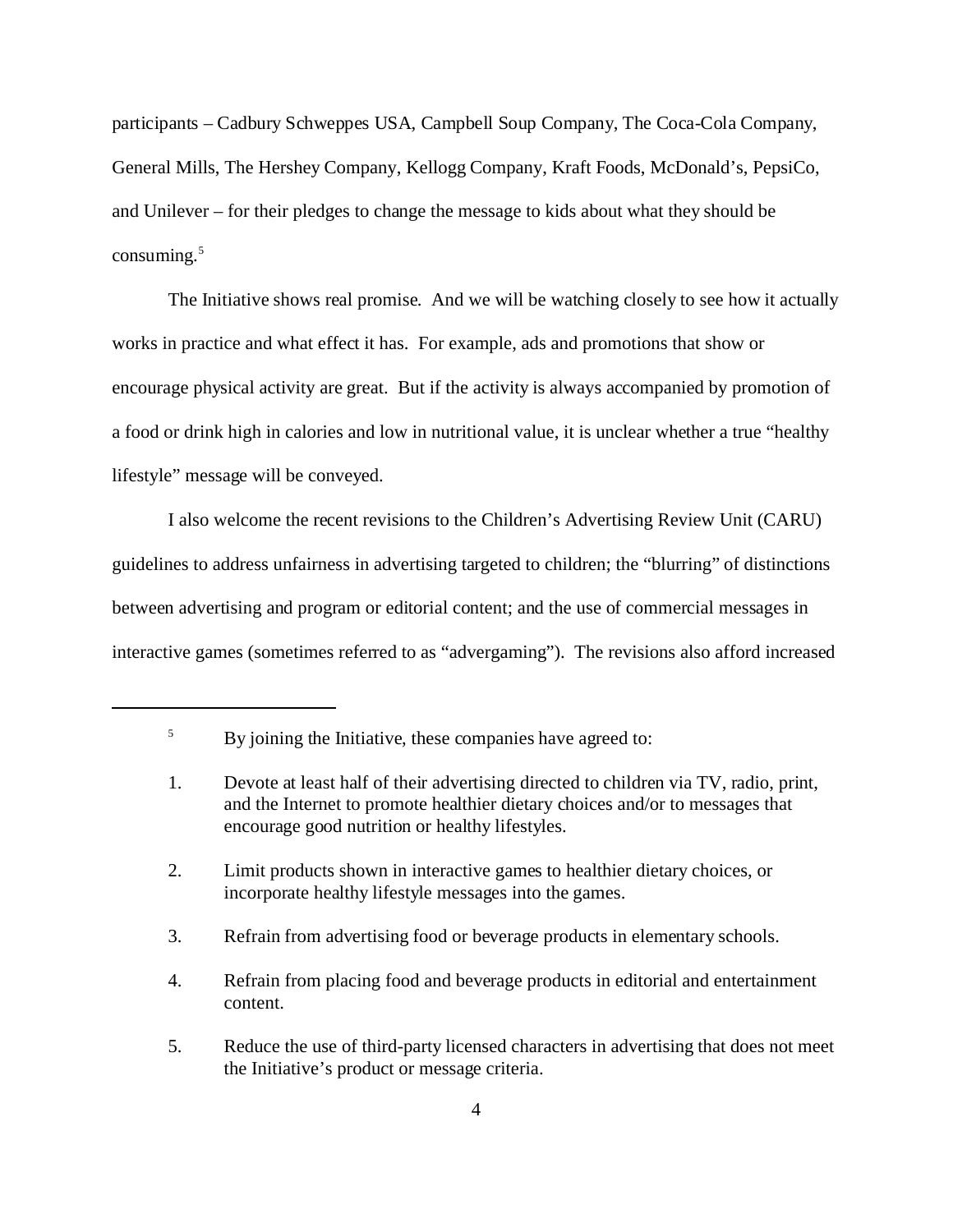guidance to food advertisers, addressing, for example, portion size and depiction of the product within the appropriate overall nutritional framework. It is important that the CARU guides remain a work in progress – providing additional, specific guidance to marketers as the nature of products available for kids and the techniques for promoting products to kids change.

Individual companies and other joint initiatives also are making changes. For example, characters popular with children are being used to promote healthy eating. Nickelodeon's SpongeBob and Dora the Explorer now appear on packages of carrots and spinach, and Disney has partnered with Imagination Farms to produce the Disney Garden, where favorite Disney characters promote fresh fruits and vegetables. Disney's new nutritional guidelines for children – announced in October – will govern all of its future character licensing and promotional activities directed at kids. And a new "healthy kids" Disney website went online about two weeks ago, featuring games that teach kids about healthy eating.<sup>6</sup> Disney has a special ability to reach the youngest children, and that is why these initiatives are so important and encouraging.

For school-age children, the Alliance for a Healthier Generation – a joint initiative of the American Heart Association and the William J. Clinton Foundation – is working with food industry members to replace unhealthy foods with healthy choices in schools. In October, the Alliance announced an agreement with several leading manufacturers – Campbell Soup Company, Dannon, Kraft Foods, Mars, and PepsiCo – to establish nutritional guidelines for snack and side items sold in schools, through vending machines and snack carts for example. The companies will invest in product reformulation and new product development in order to provide more nutritious offerings in the schools. Earlier last year, the Alliance also announced

<sup>6</sup>*Available at* http://www.disney.com/healthykids.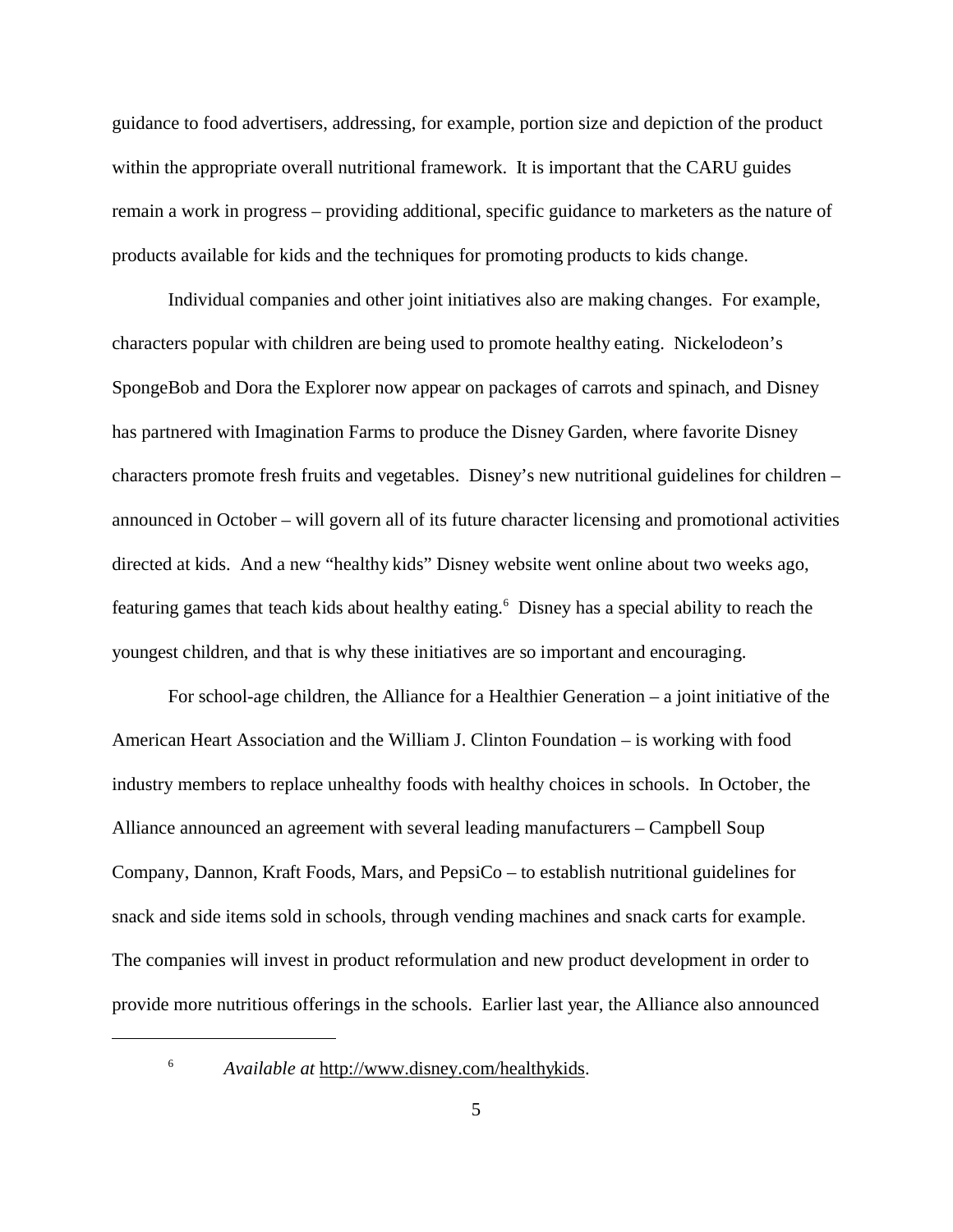an agreement with the American Beverage Association and major beverage producers PepsiCo, Coca Cola, and Cadbury Schweppes to limit the portion size and calorie content of drinks available to children during the school day.

A number of companies are developing healthier product lines with fewer calories and lower fat levels, particularly saturated and trans fats. And Kraft has taken the extra step of shifting its advertising viewed primarily by children ages 6-11 to its "better-for-you" foods, while at the same time continuing its policy of not advertising in media with a principal audience under age 6.

Over the past few months, I have observed the reactions of interested parties to these voluntary and self-regulatory efforts. Some argue that the efforts are wholly insufficient and fail to even begin to address the serious issues involved. Others argue that industry has no obligation to change its practices and should not be making any changes in its marketing practices towards kids.

I disagree with both positions. These industry initiatives are commendable, and my hope is that they will prompt competition among food marketers and entertainment companies to use their resources to develop healthy and appealing alternatives and to use their creativity to promote effectively those healthier foods and drinks to children and youth. This will not alone solve the problem and it will not happen overnight. But I do not need to tell you that advertising is a powerful tool, and the problem of childhood obesity is serious enough that we should all be trying to contribute to finding effective solutions.

For the FTC going forward, the Commission's appropriation legislation for FY 2006 directed the agency to submit a report on food industry marketing expenditures and activities

6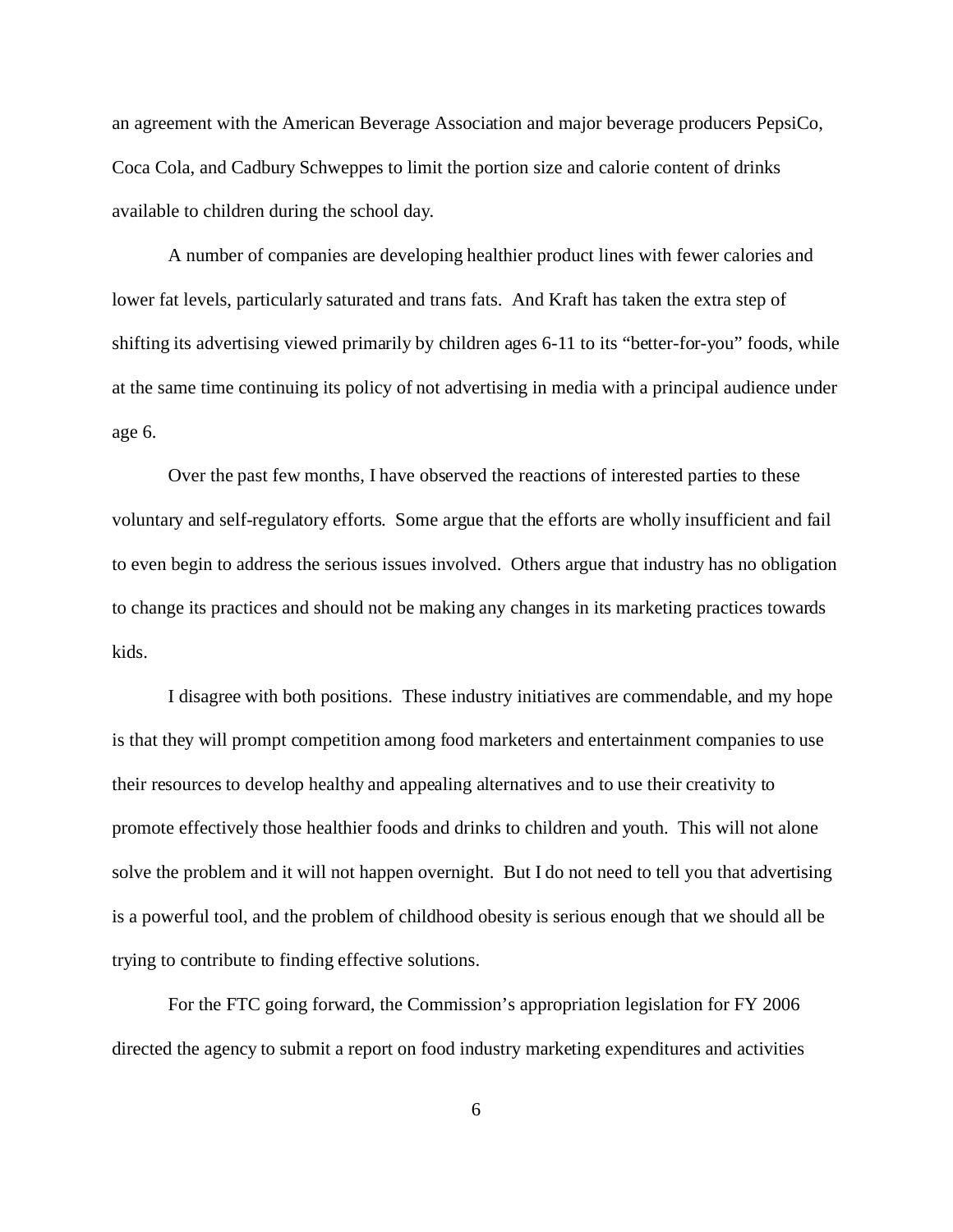targeted toward children and adolescents. This report must include an analysis of commercial advertising on television and radio and in print media; in-store marketing, including payments for preferential shelf placement; event sponsorship; promotions on packaging; Internet activities; and product placements in TV programs, movies, and video games. This is a very large undertaking, and the work has begun. The comment period on the "60-day" *Federal Register* notice7 (required by the Paperwork Reduction Act) closed on December 21, with 11 comments filed by public interest groups, food industry members and trade associations, the California Department of Health Services, and several individuals. A "30-day" *Federal Register* notice, providing an additional opportunity for comment, will be published in the spring. The Commission staff has also held informal meetings with various associations and their members to obtain background information that will facilitate preparation of the information requests. Our goal is to get the information the Commission needs to provide the thorough analysis that Congress expects of us, through a process that is no more burdensome than necessary.

## **Endorsement and Testimonial Guides**

My second recommended resolution is to take the empty calories – that is unsupported claims – out of advertising. Sometimes those "empty calories" come in the form of product endorsements or testimonials.

The Commission's Guides Concerning Use of Endorsements and Testimonials in Advertising<sup>8</sup> have been slated for review. A Federal Register notice seeking comments on the Guides was published yesterday, January 16, 2007.

<sup>7 71</sup> *Fed. Reg.* 62109 (Oct. 23, 2006).

 $^{8}$  16 C.F.R. 255.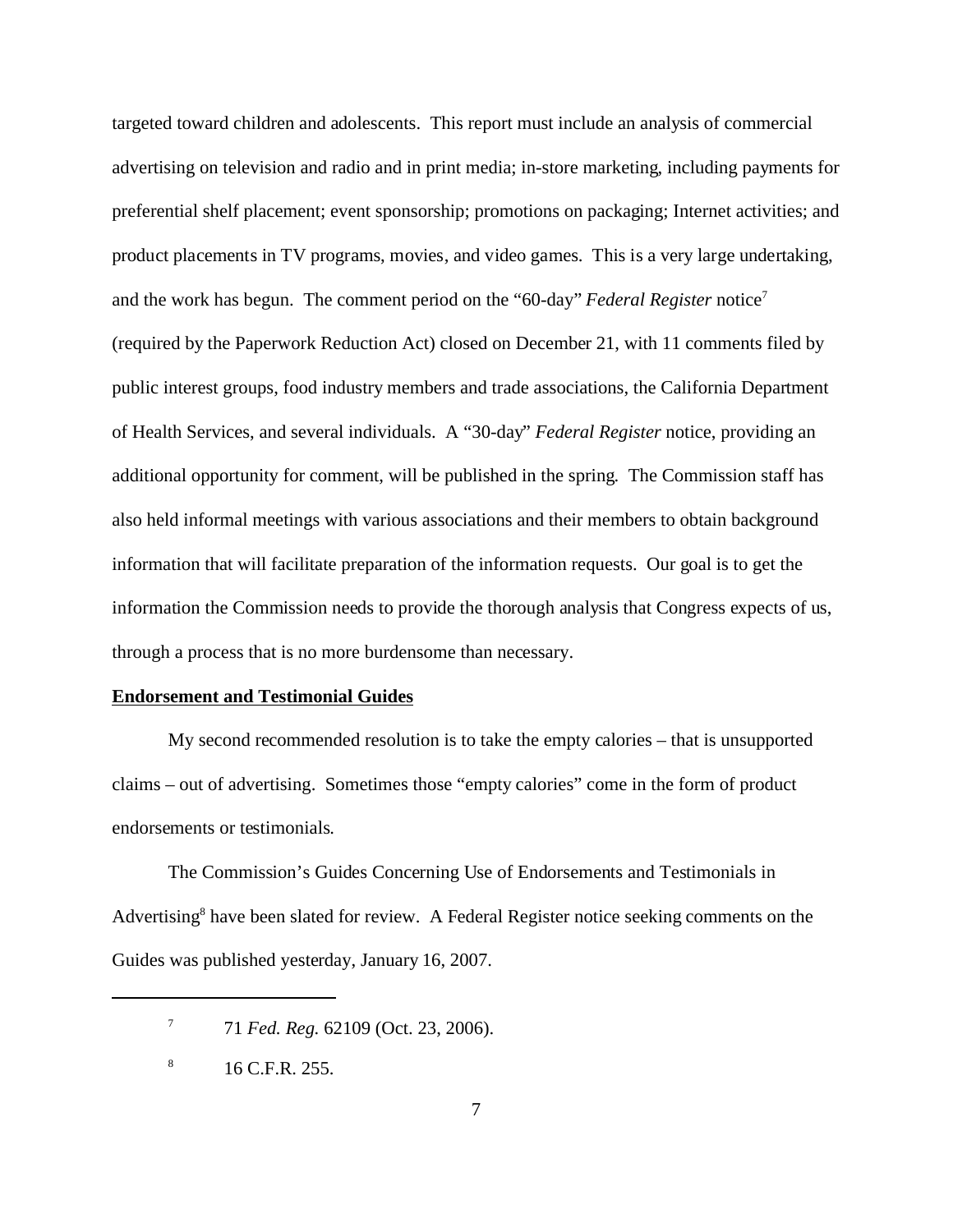Since 1992, the FTC has undertaken to review existing regulations and to repeal or reform those that are no longer valid or relevant. In the nearly 15 years since the program began, nearly half of the rules and guides then in effect have been repealed. Of those retained, many have undergone revisions – resulting in rules and guides that are streamlined and updated to remain relevant and meaningful to both the affected industries and consumers.

Industry guides, as you know, are not rules. However, they provide guidance to certain industries as to how the Commission would interpret Section 5 of the FTC Act – which prohibits unfair or deceptive practices in commerce – with respect to practices specific to particular business sectors. I know that the Endorsement Guides provide important advice to many of you. I also know that the type of advertising claims addressed in these Guides are persuasive to consumers; the endorsement can be a powerful statement – giving enhanced credibility to a seller's own product claims – because it comes from a third party, one with either relevant expertise or actual experience with the product.

The Guides advise that an advertisement using a consumer endorsement with regard to a central or key product attribute will be interpreted as representing that the endorser's experience is representative of what consumers generally will achieve, which is sometimes called a "typicality" claim. If the advertiser does not have adequate substantiation that the endorser's experience is representative, the advertisement should contain a clear and conspicuous disclosure.

As you can see from the *Federal Register* notice, the Commission has released reports on two studies it commissioned regarding the messages conveyed by consumer endorsements. The Commission is seeking comments on the implications of these studies and other relevant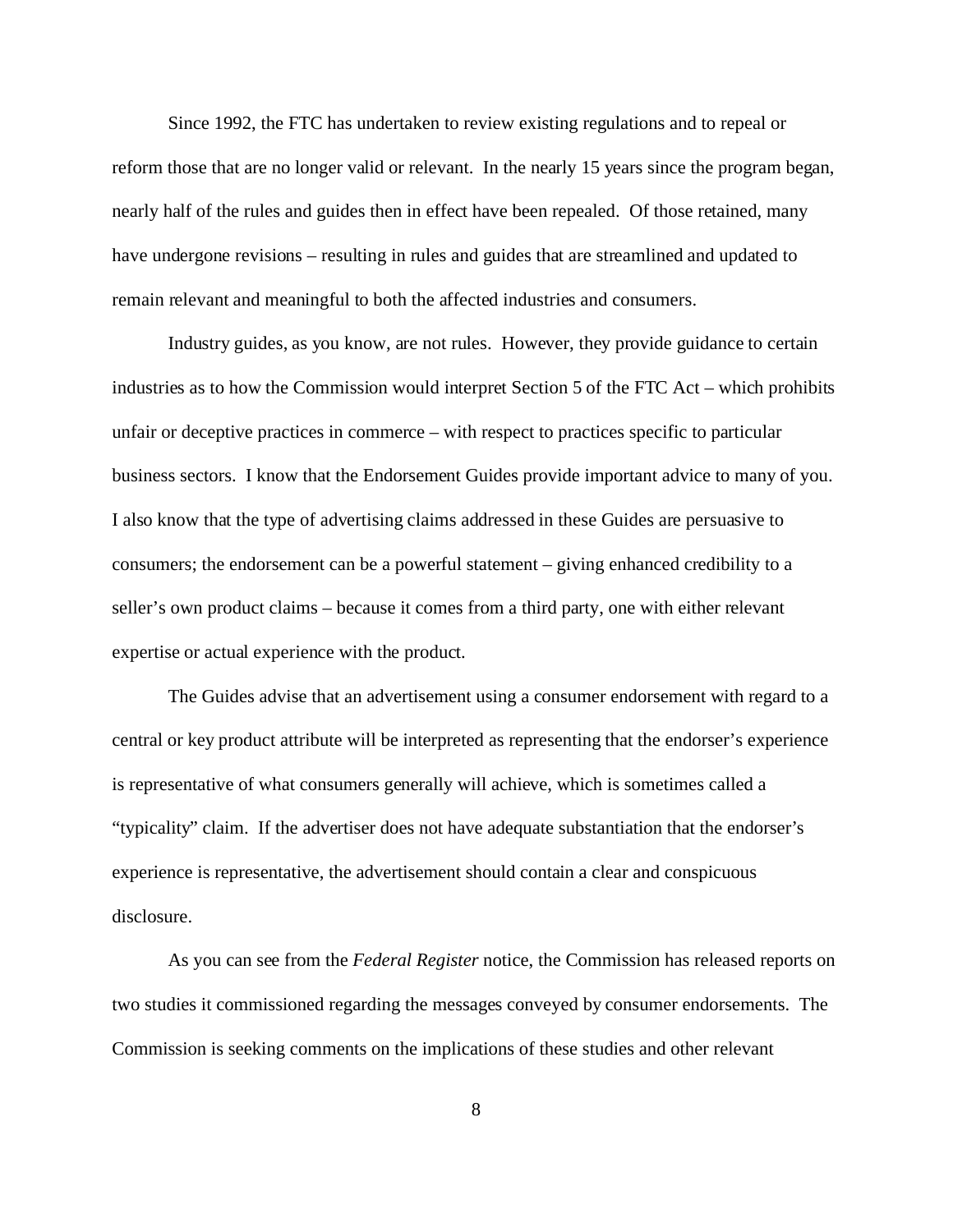research, as well as on the effects on advertisers and consumers if the guides were to be changed. I encourage you to participate in this review process. The Commission needs to hear from a broad spectrum of interested parties before it determines whether and how best to make changes to these Guides.

#### **Recent Advertising Cases**

The Commission continues to take action in cases where the second resolution regarding unsupported claims was not followed. Let me discuss a few recent cases.

*Weight-loss cases*: On January 4, along with three other cases, the Commission announced that Bayer Corporation had agreed to pay a \$3.2 million civil penalty – the highest ever obtained in a case involving health claims – to settle Commission allegations that the company violated a 1991 order against a predecessor company with its advertising claims for One-A-Day WeightSmart, a multivitamin and green-tea extract dietary supplement. The Commission charged Bayer with making unsubstantiated claims that One-A-Day WeightSmart increases metabolism; helps prevent weight gain associated with decline in metabolism in users – particularly women – over 30; and helps with weight control by enhancing metabolism. One of the ads featured a mock exercise – "just lift, and twist and bend" – that is, lift the pill bottle, twist off the cap, and bend your wrist to tip the bottle. Unfortunately, the science did not support Bayer, nor the sellers of the other well-known weight-loss products targeted in the cases announced on January 4, products including Xenadrine EFX, CortiSlim and CortiStress, and TrimSpa. The combined settlements with these companies reached about \$25 million to be paid

9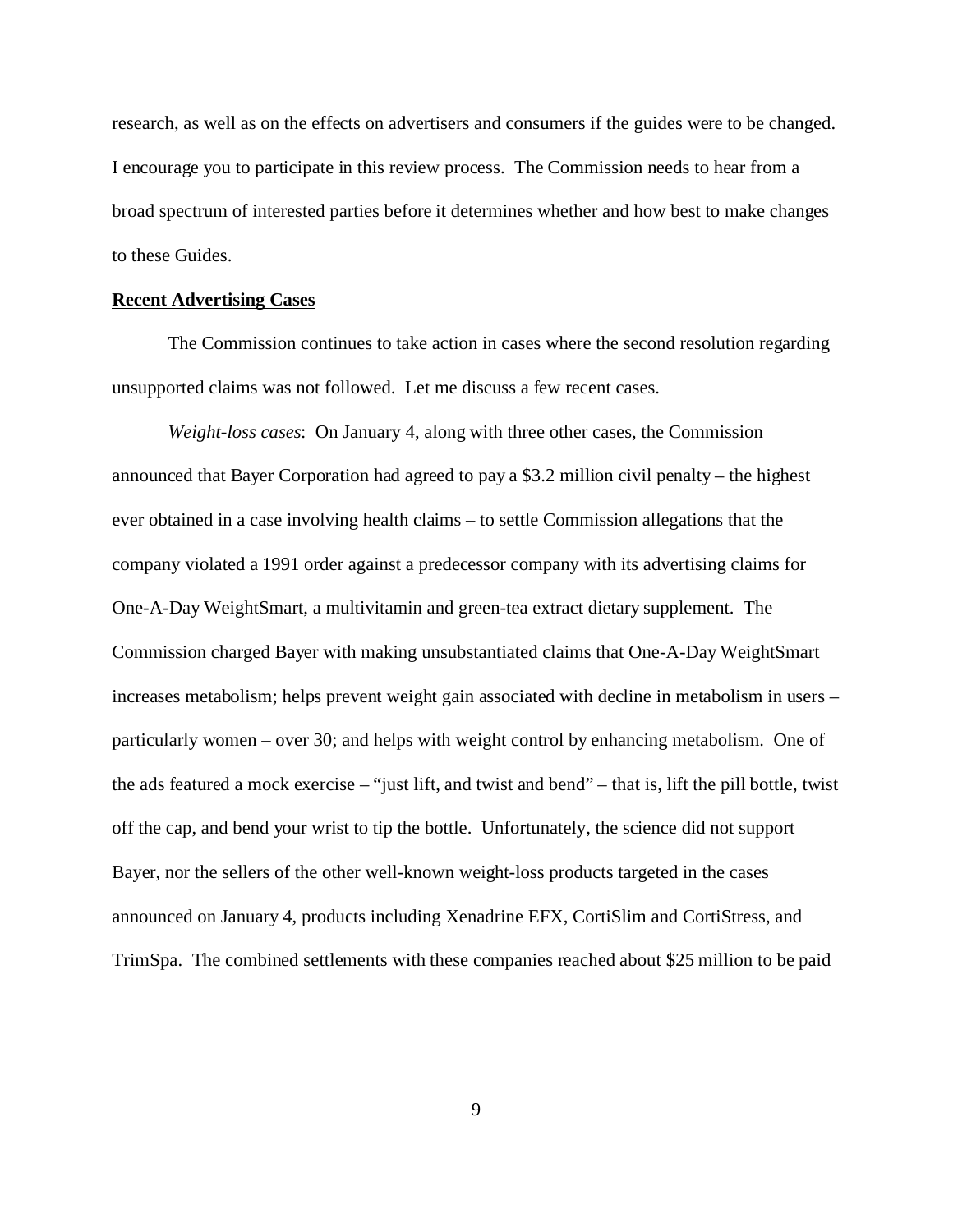as penalties or in consumer redress – so the cost of deceiving consumers is going up.<sup>9</sup>

*Telebrands Corporation*: In August, the U.S. Court of Appeals for the 4th Circuit affirmed the Commission's decision that *Telebrands* and its principal made unsubstantiated claims that its Ab Force electronic device (1) causes loss of weight, fat, or inches; (2) creates well-defined abdominal muscles; and  $(3)$  is an effective alternative to regular exercise.<sup>10</sup> As stated by the Commission in the opening lines of its opinion, the case "illustrates how false and unsubstantiated claims can be communicated indirectly but with utter clarity."<sup>11</sup> The text of both radio and television ads invited comparison between the Ab Force and competitors' products, described as "fantastic," "amazing," and "the latest craze to sweep the country." The ads did not identify a particular purpose for the Ab Force devices, but claimed they offered "the same powerful technology" as competing products, could direct "10 different intensity levels at your abdominal area," and cost substantially less  $- $10$  as opposed to  $$120.<sup>12</sup> TV$  ads featured the same kinds of images used in competitors' infomercials – muscled males and trim women in exercise apparel wearing Ab Force belts and experiencing abdominal contractions. In its opinion, the Commission stated that "facial analysis of the ads is informed by the market context in which the ads were disseminated and respondents' intent to take advantage of that context by presenting the Ab Force as a substitute for other heavily advertised but more expensive 'ab

<sup>9 &</sup>quot;Federal Trade Commission Reaches 'New Year's Resolutions with Four Major Weight-Control Pill Marketers" (Jan. 4, 2007), *available at*  http://www.ftc.gov/opa/2007/01/weightloss.htm.

<sup>10</sup>*Telebrands Corp. v. FTC*, 457 F.3d 354 (4th Cir. 2006).

<sup>11</sup>*Telebrands Corp.*, 140 F.T.C. 278 (2005).

<sup>12</sup>*Id*. at 296-99.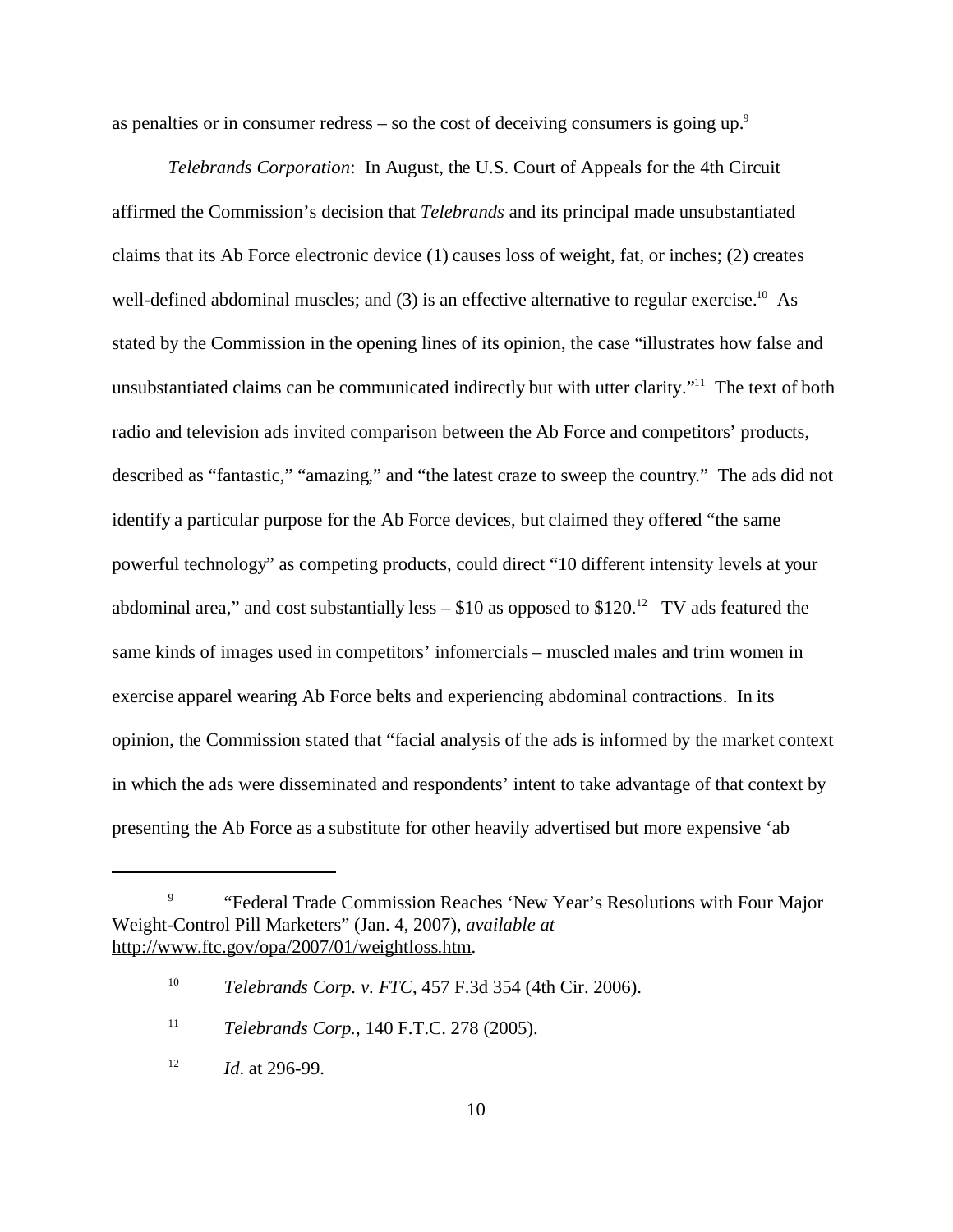belts.'"13 Both the Commission and the U.S. Court of Appeals rejected the company's argument that it was simply making a truthful "compare and save" claim.

As stated in the 4th Circuit opinion, the company "wanted to capitalize on the popularity of existing . . . abdominal belts," knowing "that infomercials for those devices, which it referenced in its advertisements, had claimed that they caused the loss of weight, inches or fat, developed well-defined abdominal muscles, and offered an effective alternative to regular exercise."14 While I do not believe that the Commission broke new ground in the *Telebrands*  case, or created a novel theory of liability, I do believe the case brings home an important principle – indirect advertising claims can be just as powerful and as deceptive as direct claims. There are many ways to make claims indirectly, but creativity will not substitute for having adequate scientific substantiation.

# **Spyware**

My third recommended resolution is to not succumb to the temptation to spy on consumers. Spyware, an area with enormous implications for privacy and data security, is another FTC priority. Spyware can range, in its most pernicious form, from a keystroke logger to track all of a consumer's online activity, causing a significant risk of identity theft, to producing a barrage of advertising that the online consumer cannot escape.

The Commission has brought nine enforcement actions involving spyware in the past two years. These actions have reaffirmed three key principles: First, a consumer's computer belongs to him or her, not the software distributor. Second, buried or fine print disclosures do not work,

<sup>13</sup>*Id*. at 296-99.

<sup>14</sup>*Telebrands Corp. v. FTC*, 457 F.3d at 359.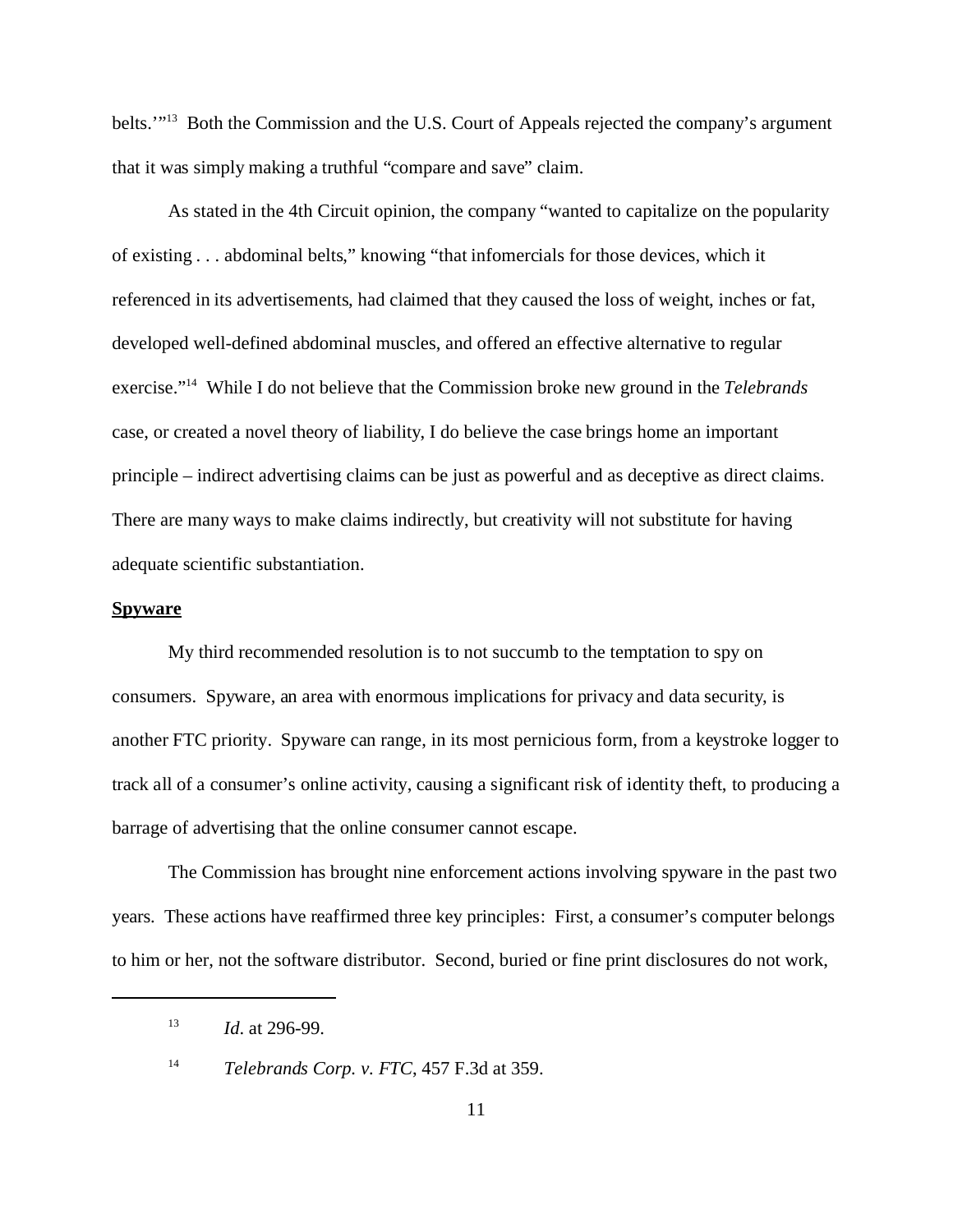just as they have never worked in more traditional areas of commerce. And third, if a distributor puts a program on a consumer's computer that the consumer does not want, the consumer must be able to uninstall or disable it.

The Commission illustrated these principles in our most recent spyware settlement with Zango, Inc., formerly known as 180 solutions.<sup>15</sup> Zango provides advertising software programs, or adware, that monitor consumers' Internet use in order to display targeted pop-up ads. The consent order settles allegations that the company installed its advertising software programs on consumers' computers without adequate notice or consent. Zango's distributors frequently offered consumers free programs or software, such as screensavers, peer-to-peer file sharing software, and games, without disclosing that downloading it would also result in installation of Zango's adware. In other instances, Zango's third-party distributors exploited security vulnerabilities in Web browsers to install the adware via "drive-by" downloads. As a result, millions of consumers received pop-up ads without knowing why and had their Internet use monitored without their knowledge. Moreover, the company deliberately made these adware programs difficult for consumers to identify, locate, and remove from their computers so consumers were stuck with them no matter how they tried to get rid of them. The company used its adware to send billions of pop-up ads over several years. As part of the settlement, Zango agreed to disgorge \$3 million in ill-gotten gains derived from its past actions. The company also agreed to injunctive provisions that will protect consumers against these practices in the future.

In another recent case, the Commission persuaded the U.S. District Court for Nevada to

<sup>15 &</sup>quot;Zango, Inc. Settles FTC Charges" (Nov. 3, 2006), *available at*  http://www.ftc.gov/opa/2006/11/zango.htm.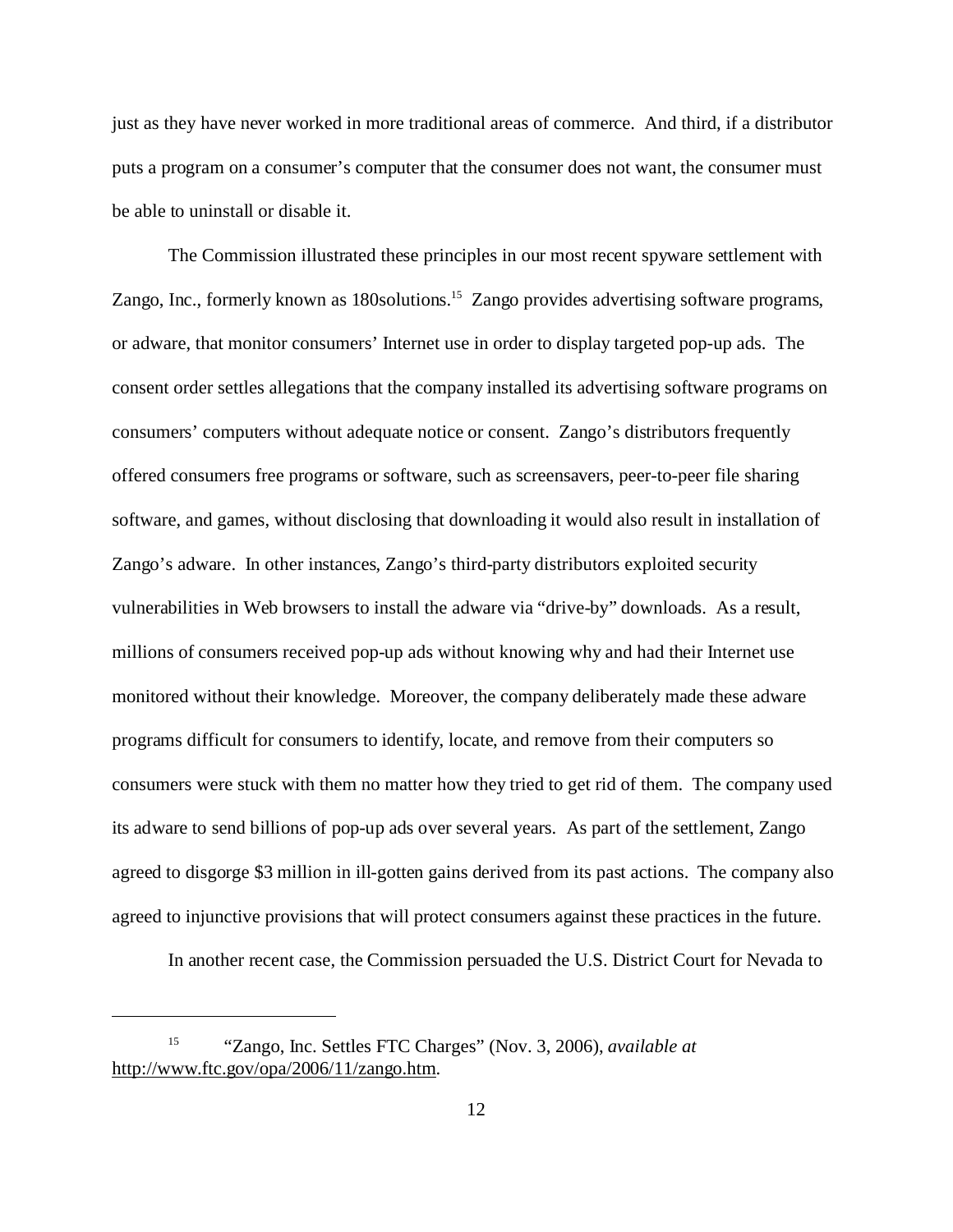shut down the Media Motor spyware program operated by ERG Ventures, LLC, and its affiliates.16 The Commission complaint charged that the defendants tricked consumers into downloading malevolent software by hiding the Media Motor program within seemingly innocuous free software, including screensavers and video files. Once installed, the Media Motor program downloaded "malware" that changed consumers' home pages, added difficult-toremove toolbars, tracked Internet activity, generated disruptive and sometimes pornographic popup ads, added advertising icons, altered browser settings, degraded computer performance, and attacked consumers' anti-spyware and anti-virus software.

The message for you is that advertisers need to be vigilant to ensure that their advertising dollars do not fund – either deliberately or inadvertently – illegal activity. You need to understand just how your Internet advertising reaches consumers. If you choose to advertise via adware, it is important that you select adware providers who ensure that consumers receive adequate notice of and knowingly consent to the installation of the adware, have a meaningful way of monitoring their distribution channels, allow consumers to uninstall their adware easily, and otherwise respect consumers' rights. This is an area where policing by the advertising industry is critical to creating a culture of security and respect for consumer privacy. If you do not do so, you risk undermining consumer confidence in the Internet as a vehicle for commercial information and transactions.

#### **Self Regulation**

My final recommended resolution is to enhance the exercise regime of self regulation.

<sup>16 &</sup>quot;Court Shuts Down Media Motor Spyware Operation" (Nov. 13, 2006), *available at* http://www.ftc.gov/opa/2006/11/mediamotor.htm.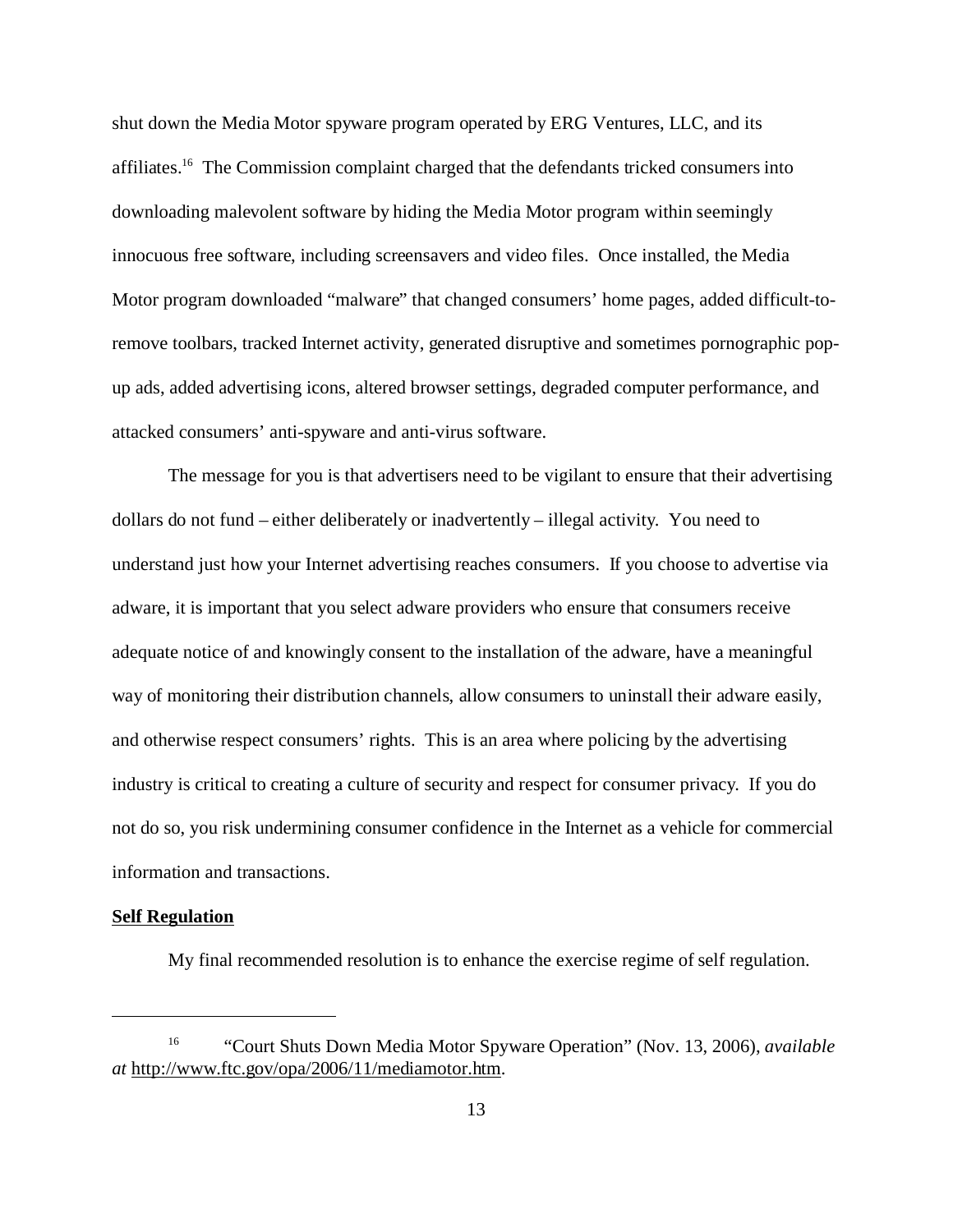The self regulation in your industry is an enormous success story. But what has struck me during my tenure at the FTC is how many people, here and around the world, either do not know about it or, worse, simply do not believe it. In other parts of the world, for example, when I talk about the work of the National Advertising Division (NAD)/ National Advertising Review Council (NARC) arm of the Council of Better Business Bureaus and its importance to the U.S. marketplace and the FTC's work to eliminate deceptive marketing, some of my foreign counterparts look at me in disbelief. They do not believe that businesses can be trusted to selfregulate. It is critical that you continue to prove them wrong.

We welcome the new initiative, announced in September by the NAD and the Council for Responsible Nutrition, to increase monitoring of advertising for dietary supplements. Supplement ads have generated a great deal of Commission enforcement activity over the past decade. It is appropriate that industry now assume a greater share of the responsibility for ensuring truthful, substantiated claims for these products.

The Electronic Retailing Self-Regulation Program (ERSP) – another program established under the auspices of the NARC – has made great strides since its inauguration in 2004. In the first two years of operation, ERSP has issued 125 decisions and has established a compliance rate greater than 90 percent. This is a significant accomplishment for an industry where the term "infomercial" became largely synonymous with "deception." Of course, the cooperation of broadcasters and the cable television industry is particularly critical to the success of the program. ERSP's advertising review is not limited to ERA members. For non-ERA members, the threat of loss of revenue that will occur if media outlets refuse to disseminate non-compliant advertisements may be even more effective than the threat of referral to the FTC. When I spoke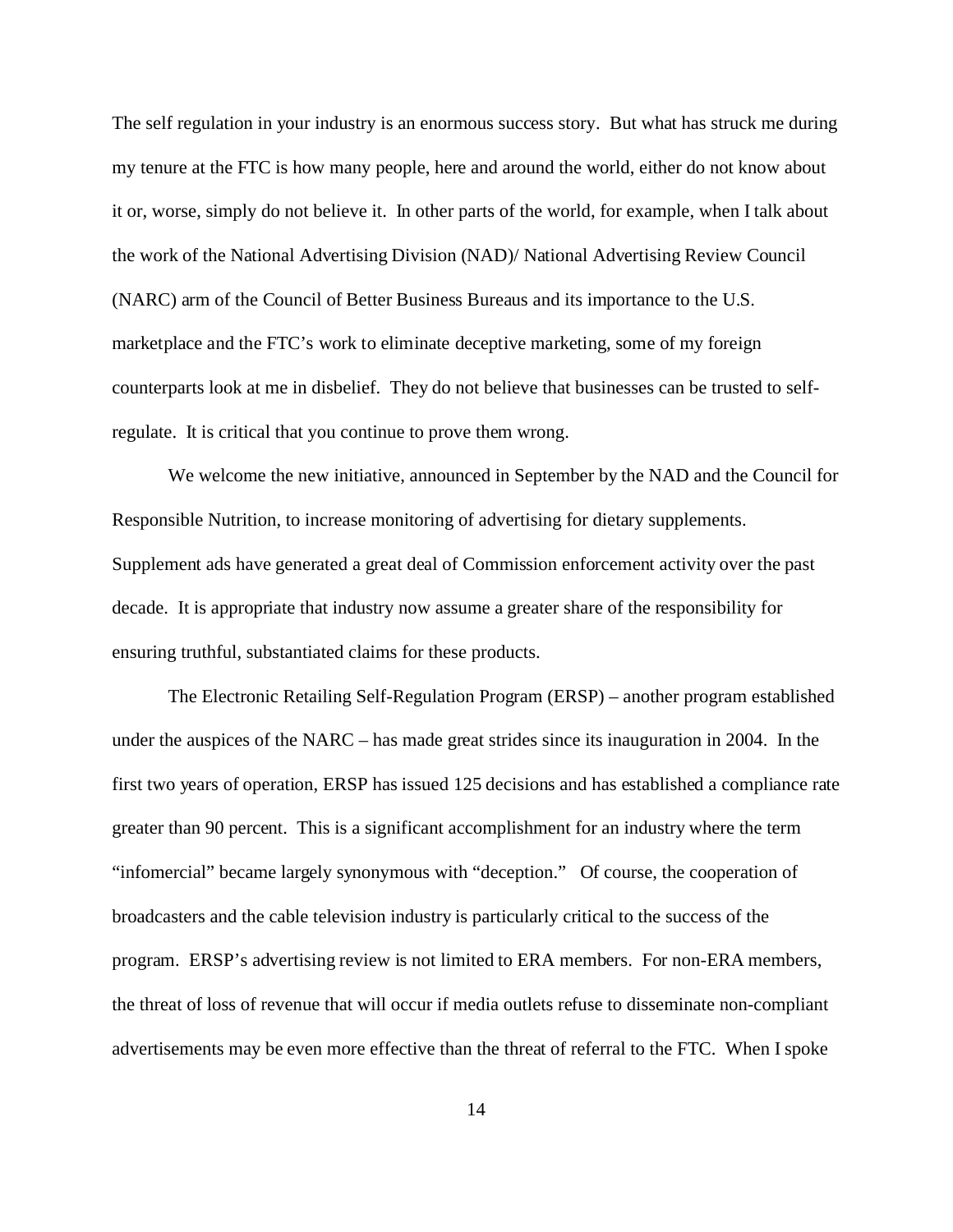to the ERA about nine months ago, I noted that while some broadcast and cable companies had chosen to cooperate with the program, others had not. I understand there has been some increased participation since that time, and that is welcome news. Media participation will ensure the ultimate success of this program.<sup>17</sup>

One sector that does not appear yet to have benefitted from the self-regulatory programs I have just discussed is advertising targeting the Hispanic population through Spanish-language media. Accordingly, last September, the FTC coordinated a one-day surf of Spanish-language media by 60 law enforcement partners across the U.S. and in five Latin American countries. As a result of the surf, the FTC and its partners sent warning letters to 166 advertisers and 77 media outlets informing them that their advertisements may be deceptive.<sup>18</sup> More than half of the ads uncovered were health related and made dubious claims for weight loss products and "disease cures." Significantly, more than half of the weight-loss ads contained false Red Flag claims.

<sup>&</sup>lt;sup>17</sup> The Commission's Red Flags Initiative provides a good example of how media can step up and take some responsibility for ensuring that deceptive advertising claims are not disseminated. About five years ago, FTC staff conducted a survey of ads for weight-loss products and found that almost half of them included at least one claim that was facially false. In response, we published a guide – appropriately titled *Red Flag Bogus Weight Loss Claims* – describing seven claims for non-prescription weight-loss products that should raise red flags because they are always false. For example, any claim that you can lose substantial weight, e.g., more than two pounds per week, without diet or exercise is false. My predecessor, Chairman Muris, and former Commissioner Leary met with members of the media and asked that they "do the right thing" and refuse to run advertisements that contain "Red Flag" claims. While many protested at the time, it now appears that a number of media members – though clearly not all – have responded by doing the right thing. In a follow-up survey, our staff found that the percentage of ads with Red Flag claims had fallen from almost 50 to 15 percent. For some of the worst claims – like the promise of substantial weight loss without diet or exercise – the results were even better, down from 43 percent to 5 percent of weight-loss product ads

<sup>&</sup>lt;sup>18</sup> "FTC Warns Advertisers and Media That Ads May Be Deceptive" (Sept. 27, 2006), *available at* http://www.ftc.gov/bcp/conline/edcams/redflag/index.html.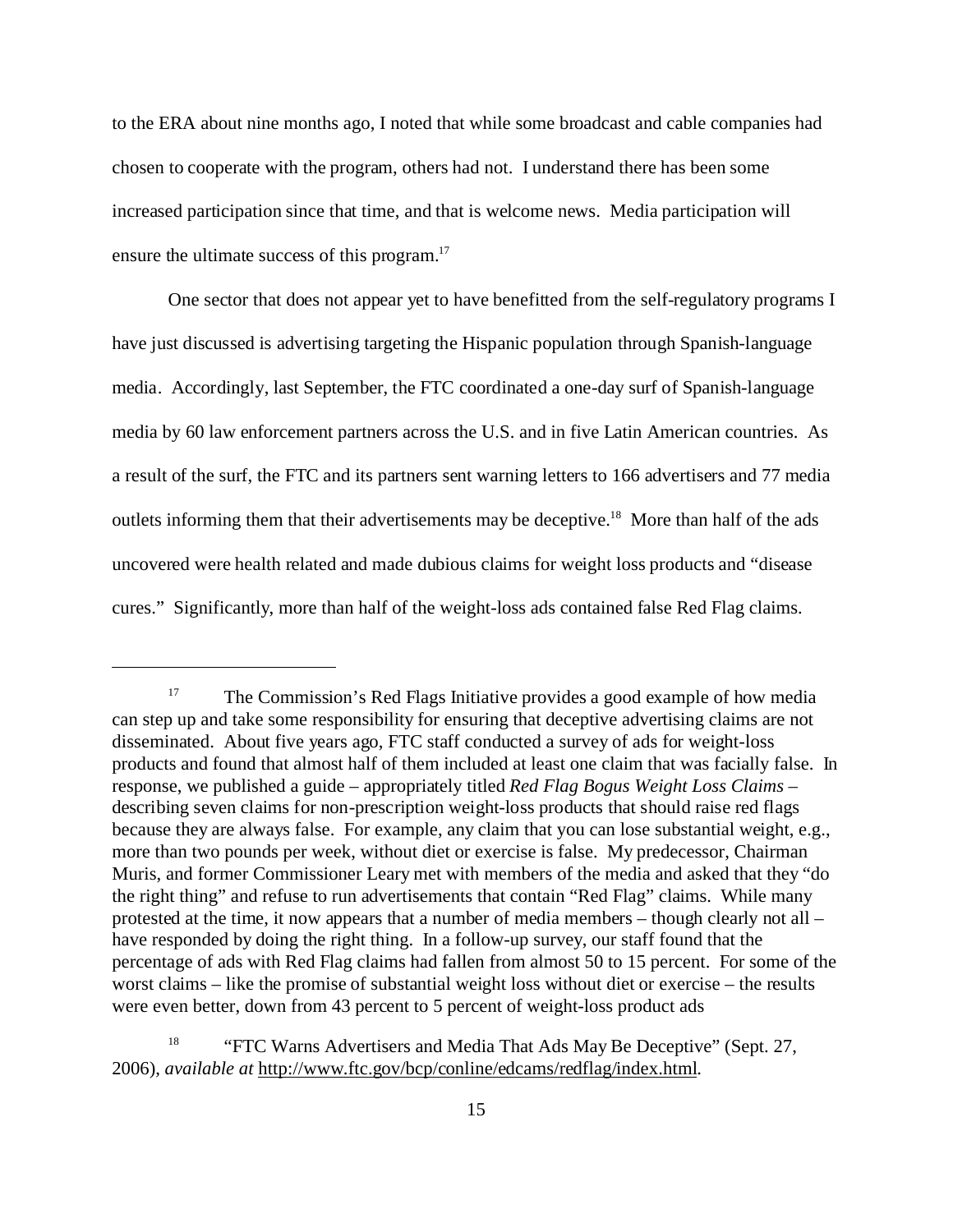Clearly, this is a segment of the advertising industry where much greater efforts are required.

## **Technology Developments**

Looking towards the future, the FTC is committed to understanding the implications of technology changes on privacy and consumer protection – as they are happening or even before they happen. Last week I was in Las Vegas for the Consumer Electronics Show. Being there, hearing the predictions of what is in store for us in the "Digital Decade," as Bill Gates called it, and seeing the new devices and innovations that will be a part of our lives, assured me that capitalism is alive and well in our nation and consumers' demands are setting the course. It also reminded me, though, of the Yogi Berra quote that: "The future ain't what it used to be."

I have committed the FTC to preparing for this exciting future, to the extent that any of us can. In November, we gave ourselves a glimpse into the future by convening public hearings on the subject of "Protecting Consumers in the Next Tech-Ade." We heard from more than 100 of the best and brightest in the tech world about new technologies on the horizon and their potential effect on consumers. With the digitization of media, the mass marketing world is shifting to a micro marketing world, with advertisers able to fine tune their messages for specific micro audiences. In addition, advertising is becoming more interactive, with consumers having greater ability to exercise control over the commercial messages they receive. Interestingly, consumerto-consumer communications are becoming more important in a kind of "back to the future" trend.19 Our report on the Tech-Ade conference will be published in the spring. I can assure you,

<sup>19</sup> One area of marketing that is becoming increasingly popular is word-of-mouth marketing, sometimes called "buzz" marketing. The Commission received a complaint from a consumer advocacy group called Commercial Alert asking that the Commission issue guidelines